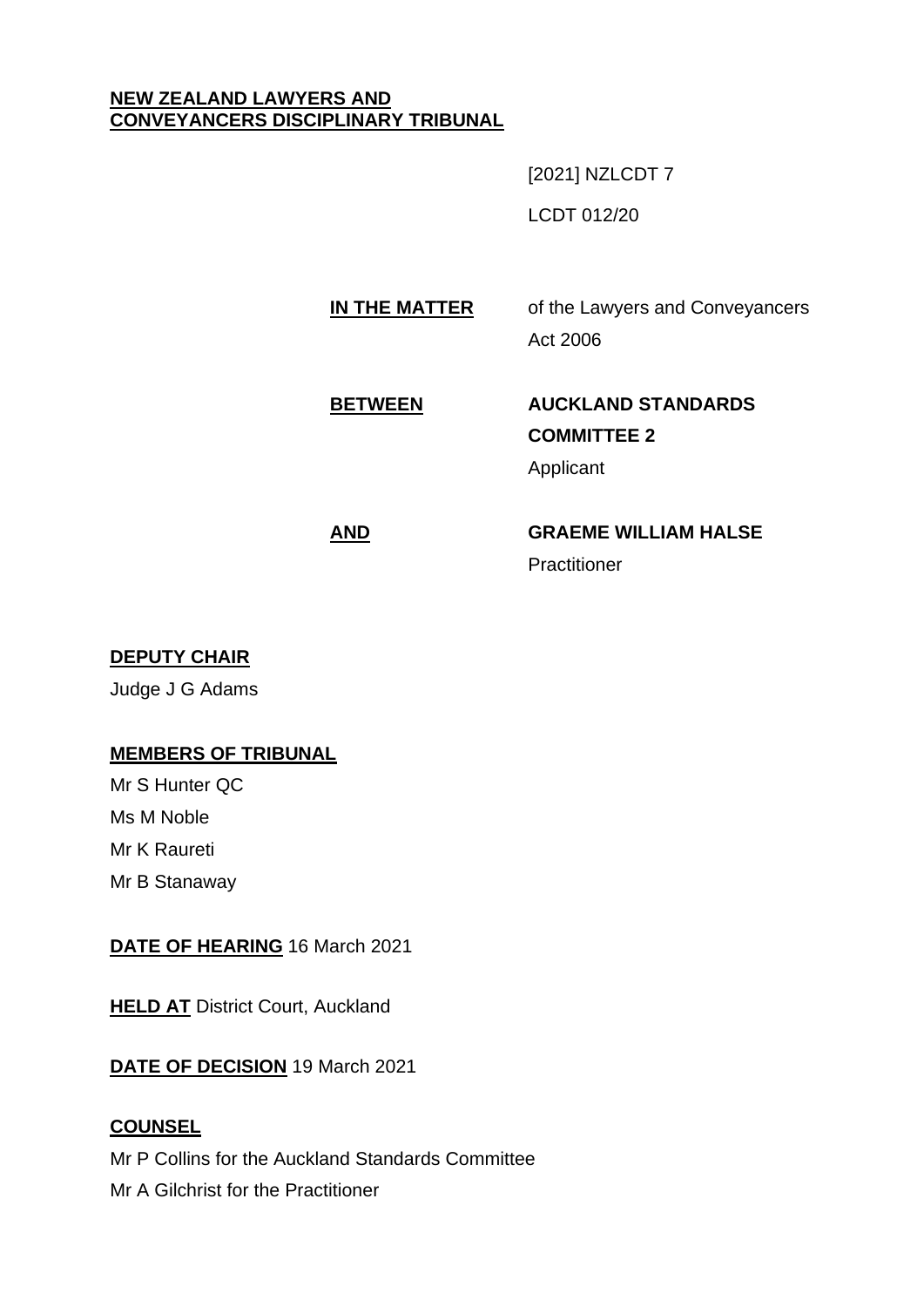#### **DECISION OF THE TRIBUNAL RE PENALTY**

#### *Introduction*

[1] The charges in this matter relate to Mr Halse's role on both sides of a series of lending transactions. Mr Halse facilitated the loan of his clients' funds to another client and that client's business entities. Further, Mr Halse contributed his own funds to the loans. The complaint was made by Mr Halse's borrower-client.

[2] Charge One concerned an alleged conflict between Mr Halse's own interests and those of the complainant in breach of Rule 5.4 of the Lawyers and Conveyancers Act (Lawyers: Conduct and Client Care) Rules 2008 (the Rules). Charge Two concerned Mr Halse's role for multiple clients, allegedly in breach of Rule 6.1 of the Rules.

[3] In respect of both charges, the Standards Committee originally alleged that Mr Halse persuaded the complainant to continue with the relevant borrowing after the complainant himself expressed a wish to source his funding from first tier banks. The complainant alleged that bank funding was available and that only Mr Halse's interventions dissuaded him from taking it.

[4] Mr Halse's alleged actions in respect of the potential bank lending were a significant focus of the Standards Committee's case. It was these (alleged) actions that were said to lift the matter into the category of misconduct.

[5] Shortly before the hearing, affidavit evidence from an unaligned professional who had knowledge of material events effectively refuted that the practitioner had promoted the interests of client-sourced lenders above the interests of the complainant client. This led the Standards Committee to withdraw its allegations of misconduct and allege only unsatisfactory conduct in respect of both charges. This was appropriate. We approve the consequent reduction in gravity of the charges.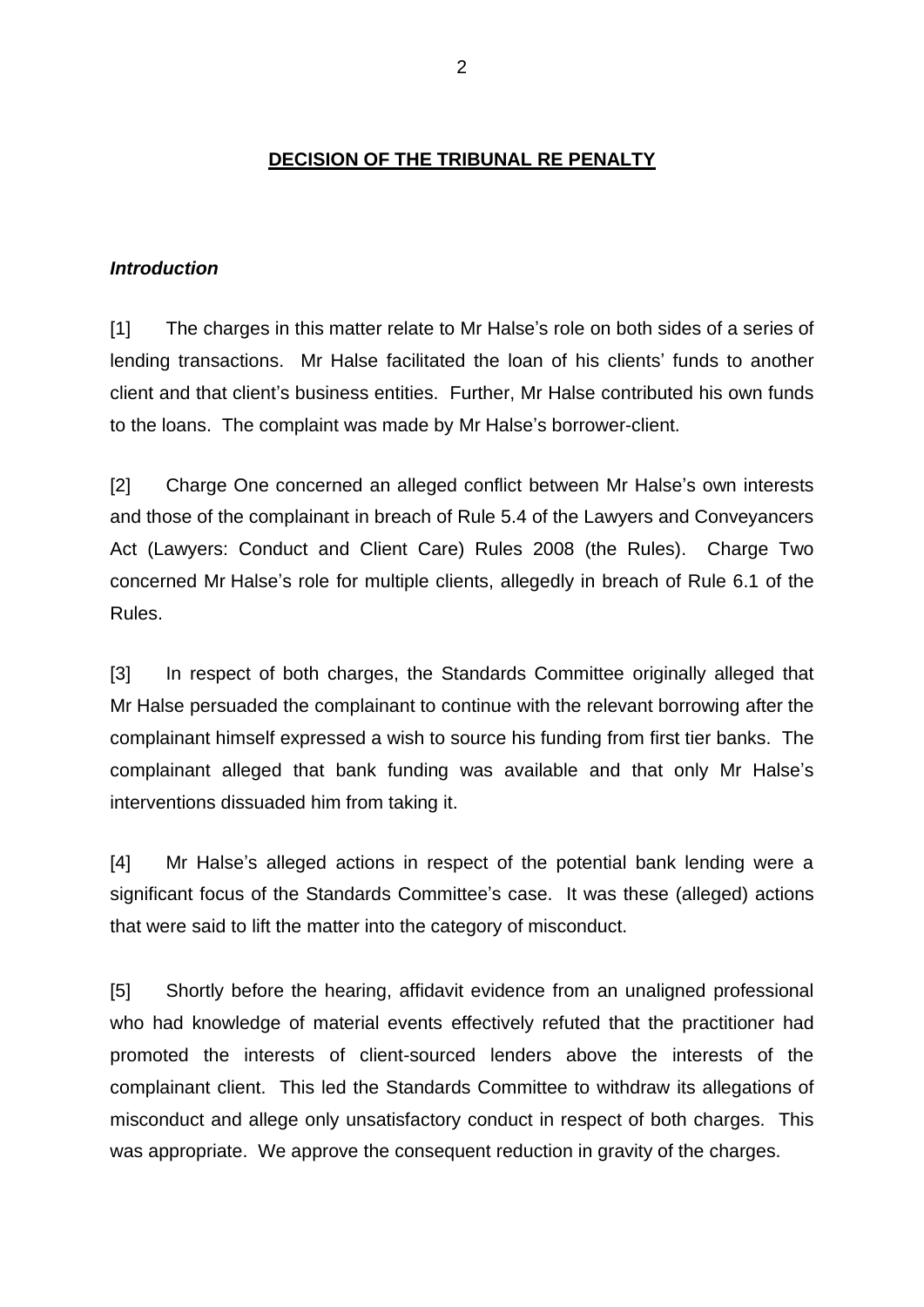[6] Thus, at the outset of the hearing, the practitioner faced two charges of unsatisfactory conduct. The first related to conflicting interests (Rule 5); the other to acting for more than one party (Rule 6). Having read the evidence-in-chief and submissions filed by both parties, our provisional view was that the second charge (Rule 6) seemed insubstantial. Although Mr Halse acted on both sides of the loan transactions, he obtained informed consent  $-$  many times over the years  $-$  as required by Rule 6.1.1. Overall, on the papers, we had little concern about the practitioner's having acted for multiple parties in the transaction. However, despite an expert opinion suggesting that the practitioner's actions in the first charge might be negligible, we regarded his failure to alert the complainant (and the complainant's business entities) that he was personally a contributor to the loans, even for the small initial sum of \$15,000, as a failure that could be proven or established.

[7] In this context, we disclosed our tentative views to counsel who took the opportunity of an adjournment to discuss the matter. In the event, the Standards Committee withdrew the second charge. Having received a penalty indication, Mr Halse admitted unsatisfactory conduct in respect of Charge One pursuant to ss 12(a), (b) or (c) of the Lawyers and Conveyancers Act 2006 (the Act). This decision discusses the circumstances to provide context for the penalty.

#### *What was the practitioner's default?*

[8] Mr Halse had acted for his complainant client for many years. The client was a property developer. Their relationship was cordial, each attended social functions hosted by the other. Mr Halse was a trustee of two trusts associated with the client, one of which owned the client's home.

[9] At the relevant period of time, the client had the opportunity to build a number of dwellings. The land was to be provided by an entity ("the provider") who required certain assurances. The client needed finance. His primary hope was to obtain financing from a bank, preferably finance that would not require a mortgage over his home (owned by a trust). The proposed arrangement required all three parties – client, provider and bank – to bind themselves to terms. That proved difficult. For example, a significant threshold concerned pre-sales. Although pre-sales gave

3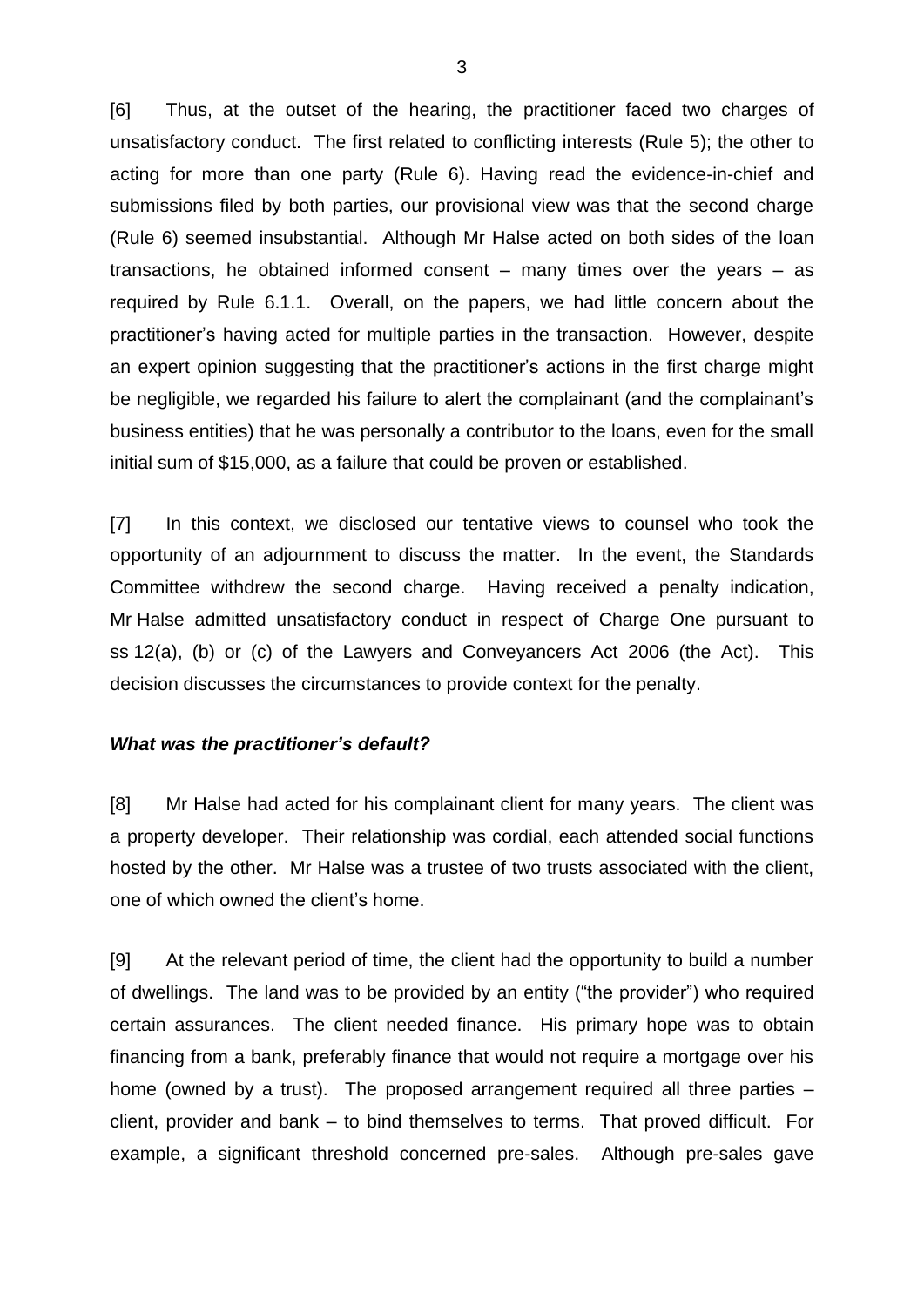confidence to the provider and the bank, they eroded the client's potential profit (provided the market continued to rise).

[10] A finance broker was engaged. Negotiations were undertaken with at least two major banks. The broker's work extended from March 2013 to March 2015. The finance broker is the deponent described earlier in this decision as an unaligned professional. He described the transaction as "complicated". He found the provider "not easy to deal with." Although the transactions sought with the banks did not involve a mortgage over the trust property, it eventually proved impossible to reach a tripartite deal. Accordingly, there was ultimately no realistic prospect of funding from either bank. Mr Halse actively supported the broker's efforts throughout.

[11] The broker suggested another (non-bank) lender but Mr Halse had five clients who would contribute to a partnership as a vehicle to lend the funds. That partnership did require security over the home (trust). By this time, the client needed funds promptly in order not to lose the deal with the provider.

[12] The partnership funds were \$15,000 short of what the client needed so Mr Halse contributed that shortfall from his own funds. There is no record establishing that the client or the client's business interests were specifically informed about his personal contribution, nor that they were specifically advised to seek independent advice as a consequence of the practitioner's own funds having been introduced.

[13] Later, Mr Halse's \$15,000 was repaid. On two later occasions, Mr Halse substituted his own funds to enable funds of another contributor to be released. One occasion involved \$10,000, the other involved \$75,000. Thus, Mr Halse contributed a maximum of \$85,000 at any one time, approximately 20 per cent of the particular debt.

[14] After the loan had been advanced, the client's business was placed in receivership. However, at the time of signing the loan documents, the client completed documentation to confirm the business was solvent. We do not find that Mr Halse had reason to doubt the security of the loan when it was advanced. We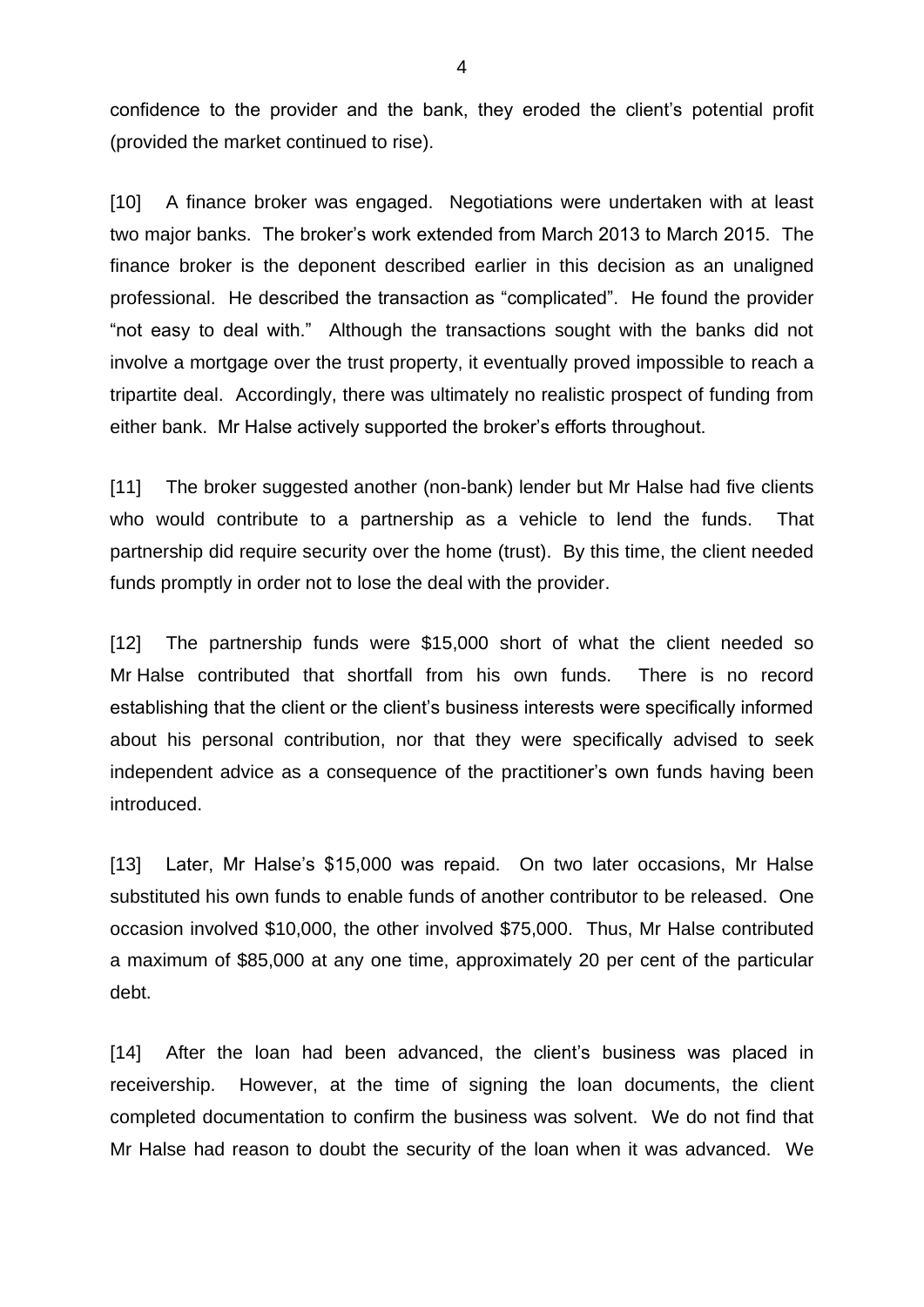note that Mr Halse's final contribution of \$75,000, to enable a contributor to withdraw funds, occurred after the receivership began.

[15] The client executed documentation (as he had done many times before) confirming that he had been advised to obtain independent legal advice and waived it in relation to the loan transaction.

[16] Although the client later complained that Mr Halse had promoted his clientsourced lenders over a bank, and that he had not wanted to give security over his house, we find these are not balanced criticisms. There was no viable option for funding from a bank. The client's home (trust) had provided security for many loans in the past. Desirable as it may have been for the client to clear the house, it was not viable from a lender's position. The need for that security seems to have been borne out in the subsequent commercial difficulties faced by the client's business.

[17] On one version of these facts, Mr Halse can be seen to have promoted the common interests of both sets of clients. He had a cluster of clients willing to lend money. He had a developer client looking for a convenient source of funding, squeezed for time. When the funds were \$15,000 short, he contributed his own funds. Later, when he substituted some funds of his own to enable a contributor to withdraw funds, the structure of the loan was not materially altered. What, then, did he do wrong? We consider the rules and the reasons for those rules.

[18] It is important that a lawyer be able to discharge her or his professional obligations to every client without impediment. Public confidence can be undermined if lawyers place themselves in conflicted situations. Avoidance of conflicts is the concern of Rule 5. Rules 5 to 5.4.5 are annexed to this decision as Appendix 1.

[19] Mr Halse infringed Rule 5.4.1 because he failed to advise his client of his own interest flowing from his own contribution of funds to the loan. Benign as his contributions may have seemed, his failure to disclose and record that disclosure crosses a line of sound practice.

[20] Mr P H Nolan, an expert property lawyer, provided an opinion for Mr Halse. Mr Nolan accepts that the non-disclosure is a breach of Rule 5.4.1 but describes it as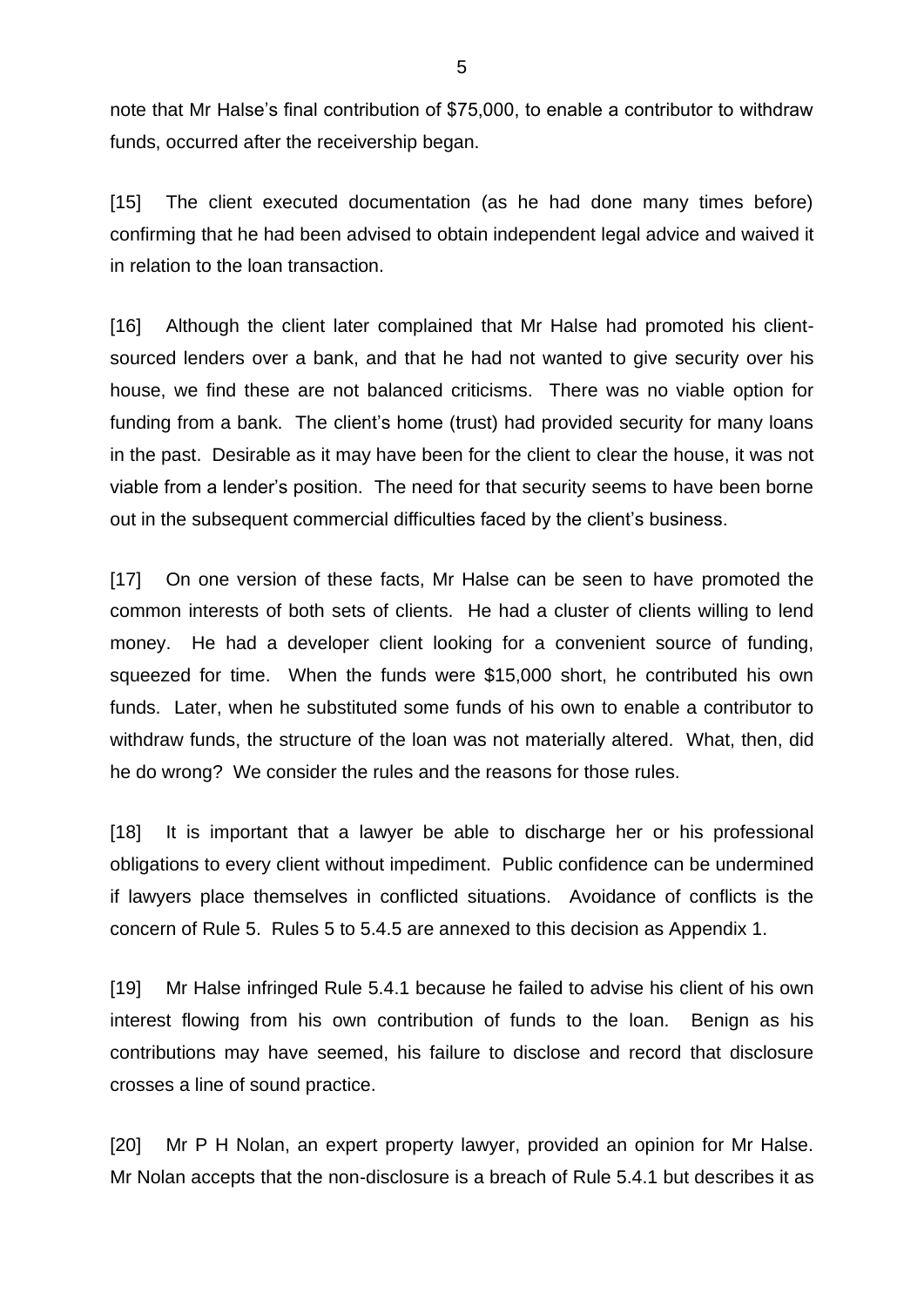"a minor breach, given the relatively small sum of money involved." He adds, "I believe that the majority of practitioners would have overlooked any need to make disclosure in these circumstances." In our view, the amount of money involved, although relevant to gravity, is immaterial to observation of the rule. If not, we invite endless debate about where the line of tolerance lies.

[21] Mr Halse may well have infringed Rule 5.4.2. Absent knowledge, the client had no opportunity to express disquiet. Had he known about Mr Halse's contribution, he may have agreed that it was non-contentious and that their interests corresponded. But he had no opportunity to consider it. The lack of disclosure is not consonant with the tenor of Rule 5 which requires confidence, the sharing of relevant information, as a basis for trust. The same point can be made in relation to Rule 5.4.3.

[22] We respectfully disagree with Mr Nolan's opinion that "it would be taking matters to the extreme" to expect Mr Halse to advise the client of the right to receive independent advice and to explain that he would have to cease to act if a conflict of interest should arise. And, although we understand Mr Nolan's point that the swapping of contributors in a mortgage does not affect the mortgagor, where the practitioner introduces their own funds (in this case, \$85,000), that is a material circumstance that should be brought to the client's attention. Even at \$15,000, the underlying professional relationship of confidence and trust required disclosure.

#### *Proportionate penalty*

[23] We do not regard this matter as one in which a censure would be a proportionate component of penalty. A censure is a permanent mark on a practitioner's record. It is a significant penalty component, not something to be treated as a mere matter of course. The practitioner's oversight did not prejudice his client, even though it fell below what we regard as proper practice. We do not have underlying concern about Mr Halse's professional practice.

[24] We impose a fine of \$5,000. Although that is one-third of the maximum possible fine, it is not accompanied by any other penalty. In these circumstances, we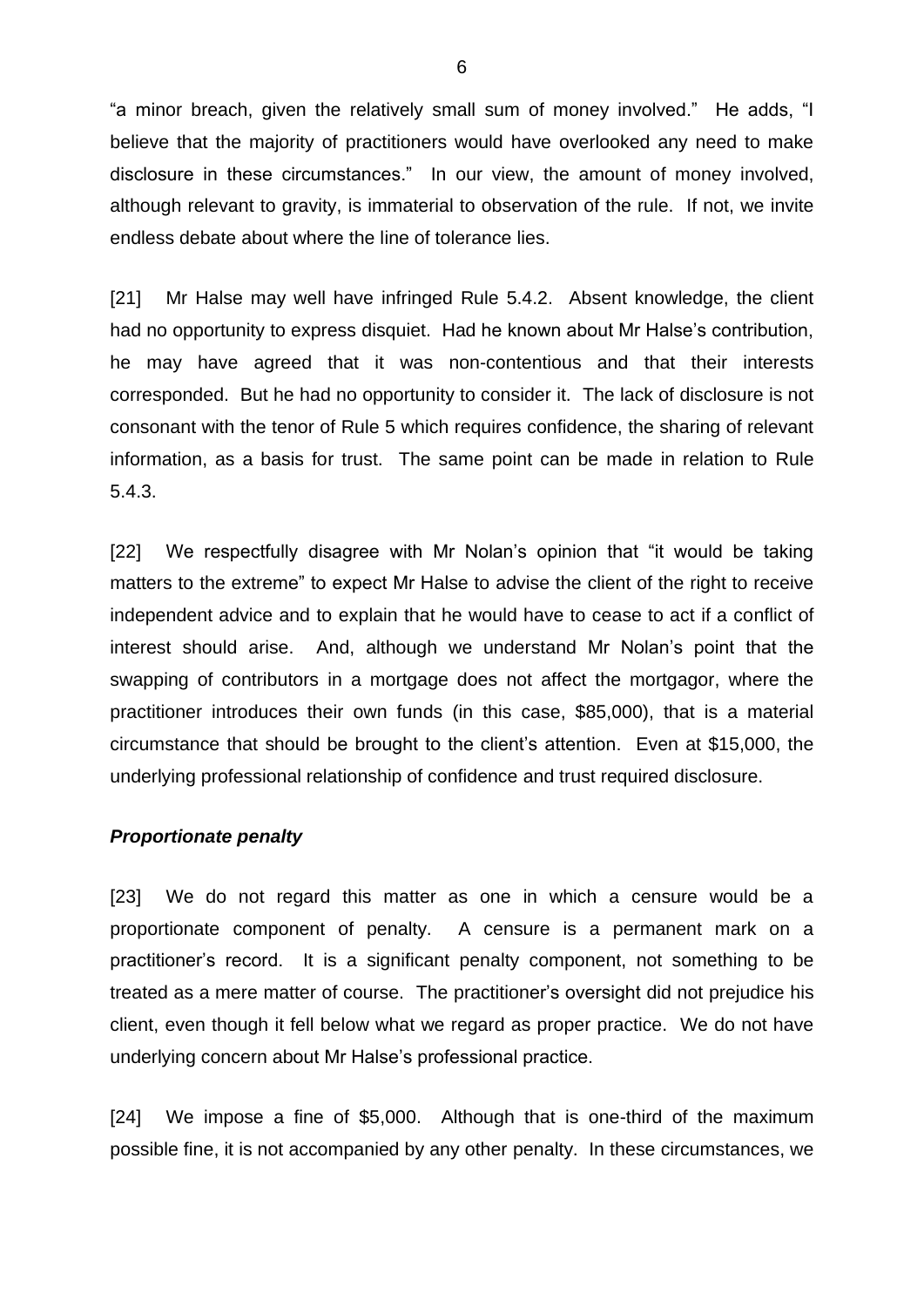think the fine should be more than negligible. In the overall context, we describe it as a modest fine.

[25] As directed at the hearing, Mr Collins shall file his submissions on costs by 30 March; Mr Gilchrist by 13 April. That said, we encourage the parties to resolve costs between themselves. If it assists with this, we express our tentative view that Mr Halse should meet the Tribunal's costs (via reimbursement to the Law Society in the usual way); and that Mr Halse should meet a fair proportion of the Standards Committee's costs reflecting his admission of Charge One and the withdrawal of Charge Two.

#### *Suppression*

[26] Mr Halse did not seek name suppression. The name of the provider, client and associated entities are permanently suppressed.

**DATED** at AUCKLAND this 19<sup>th</sup> day of March 2021

Judge JG Adams Deputy Chairperson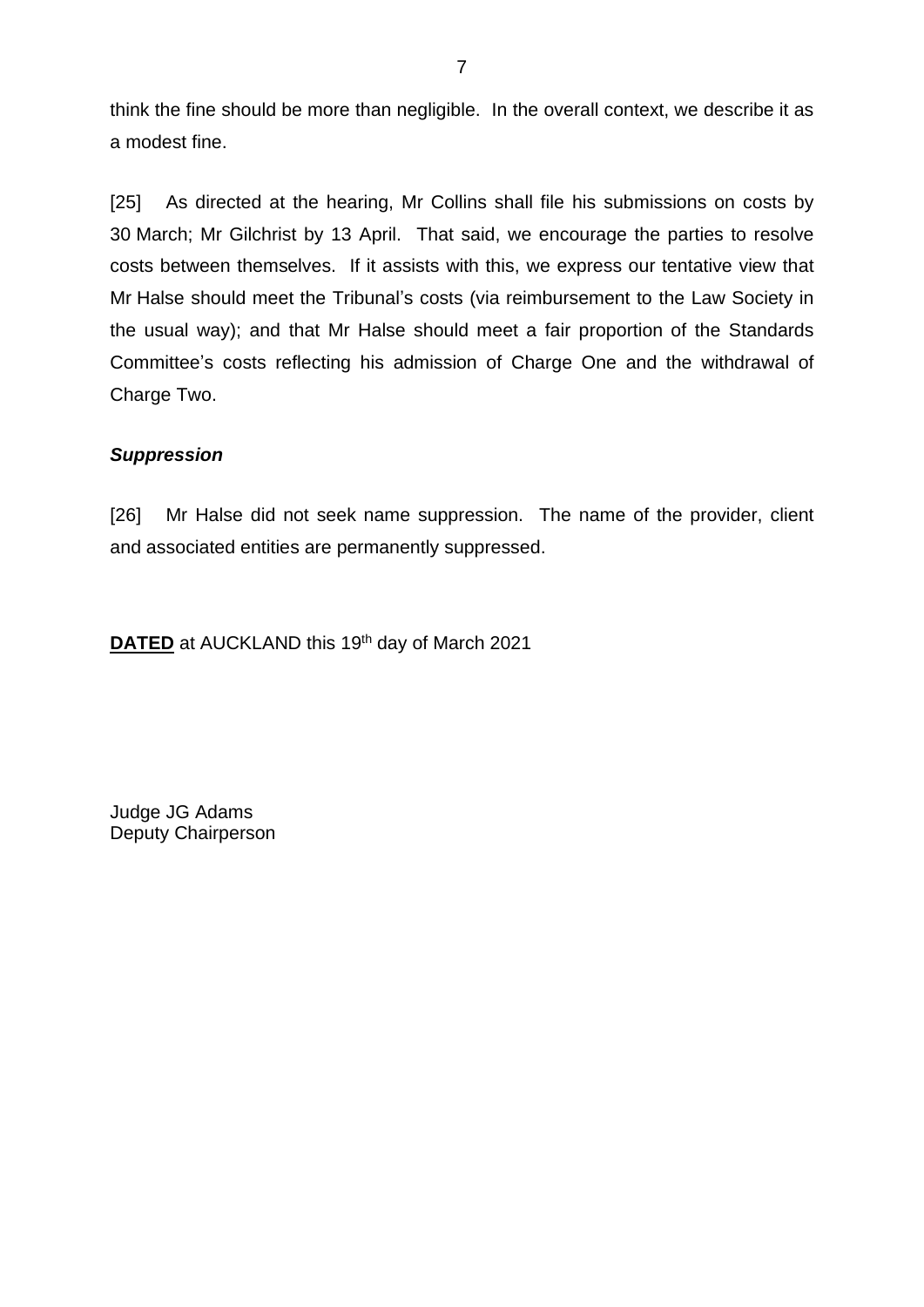#### **Chapter 5 Independence**

5 A lawyer must be independent and free from compromising influences or loyalties when providing services to his or her clients.

#### **Independent judgement and advice**

- 5.1 The relationship between lawyer and client is one of confidence and trust that must never be abused.
- 5.2 The professional judgement of a lawyer must at all times be exercised within the bounds of the law and the professional obligations of the lawyer solely for the benefit of the client.
- 5.3 A lawyer must at all times exercise independent professional judgement on a client's behalf. A lawyer must give objective advice to the client based on the lawyer's understanding of the law.

#### **Conflicting interests**

- 5.4 A lawyer must not act or continue to act if there is a conflict or a risk of a conflict between the interests of the lawyer and the interests of a client for whom the lawyer is acting or proposing to act.
	- 5.4.1 Where a lawyer has an interest that touches on the matter in respect of which regulated services are required, the existence of that interest must be disclosed to the client or prospective client irrespective of whether a conflict exists.
	- 5.4.2 A lawyer must not act for a client in any transaction in which the lawyer has an interest unless the matter is not contentious and the interests of the lawyer and the client correspond in all respects.
	- 5.4.3 A lawyer must not enter into any financial, business, or property transaction or relationship with a client if there is a possibility of the relationship of confidence and trust between lawyer and client being compromised.
	- 5.4.4 A lawyer who enters into any financial, business, or property transaction or relationship with a client must advise the client of the right to receive independent advice in respect of the matter and explain to the client that should a conflict of interest arise the lawyer must cease to act for the client on the matter and, without the client's informed consent, on any other matters. This rule 5.4.4 does not apply where—
		- (a) the client and the lawyer have a close personal relationship; or
		- (b) the transaction is a contract for the supply by the client of goods or services in the normal course of the client's business; or